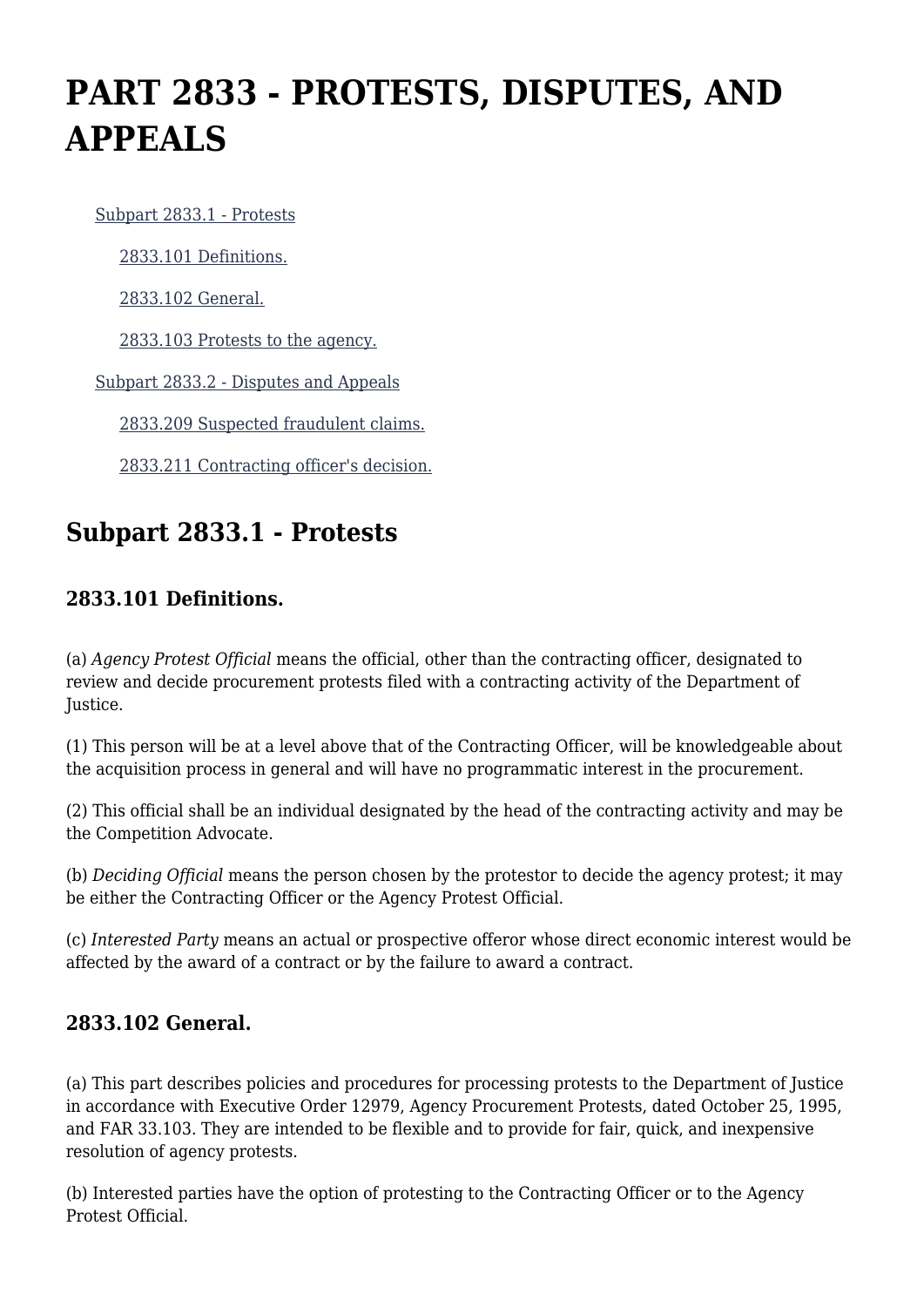(c) Contracting officers and potential protestors are encouraged to use their best efforts to resolve concerns through frank and open discussion, as required by FAR 33.103(b). In resolving concerns and/or protests, consideration should be given to the use of alternative dispute resolution techniques where appropriate.

(d) Responsibilities:

(1) Contracting Officers:

(i) Include the provision at [2852.233-70](https://login.acquisition.gov/%5Brp:link:jar-part-2852%5D#Section_2852_233_70_T48_60116733214) in all solicitations that are expected to exceed the simplified acquisition threshold.

(ii) If the protestor requests that the Contracting Officer decide the protest, or if the protest is silent on this issue, the Contracting Officer decides the protest using the procedures in this subpart and FAR 33.103.

(iii) If the protestor requests that the Agency Protest Official decide the protest, the Contracting Officer must ensure that the Agency Protest Official receives a copy of the materials served on the Contracting Officer within one business day after the filing date.

(2) Agency Protest Official: If the protestor requests that the Agency Protest Official decide the protest, the Official must use the procedures in this subpart and FAR 33.103 to provide an independent review of the issues raised in the protest.

#### **2833.103 Protests to the agency.**

(a) The filing time frames in FAR 33.103(e) apply. An agency protest is filed when the protest complaint is received at the location the solicitation designates for serving protests.

(b) An interested party filing an agency protest has the choice of requesting either that the Contracting Officer or the Agency Protest Official decide the protest.

(c) In addition to the information required by FAR  $33.103(d)(2)$ , the protest must:

(1) Indicate that it is a protest to the agency.

(2) Be filed with the Contracting Officer.

(3) State whether the protestor chooses to have the Contracting Officer or the Agency Protest Official decide the protest. If the protest is silent on this matter, the Contracting Officer will decide the protest.

(4) Indicate whether the protestor prefers to make an oral or written presentation of arguments in support of the protest to the deciding official.

(d) The decision by the Agency Protest Official is an alternative to a decision by the Contracting Officer on a protest. The Agency Protest Official will not consider appeals from a Contracting Officer's decision on an agency protest.

(e) The deciding official must conduct a scheduling conference with the protestor within five (5) days after the protest is filed. The scheduling conference will establish deadlines for oral or written arguments in support of the agency protest and for agency officials to present information in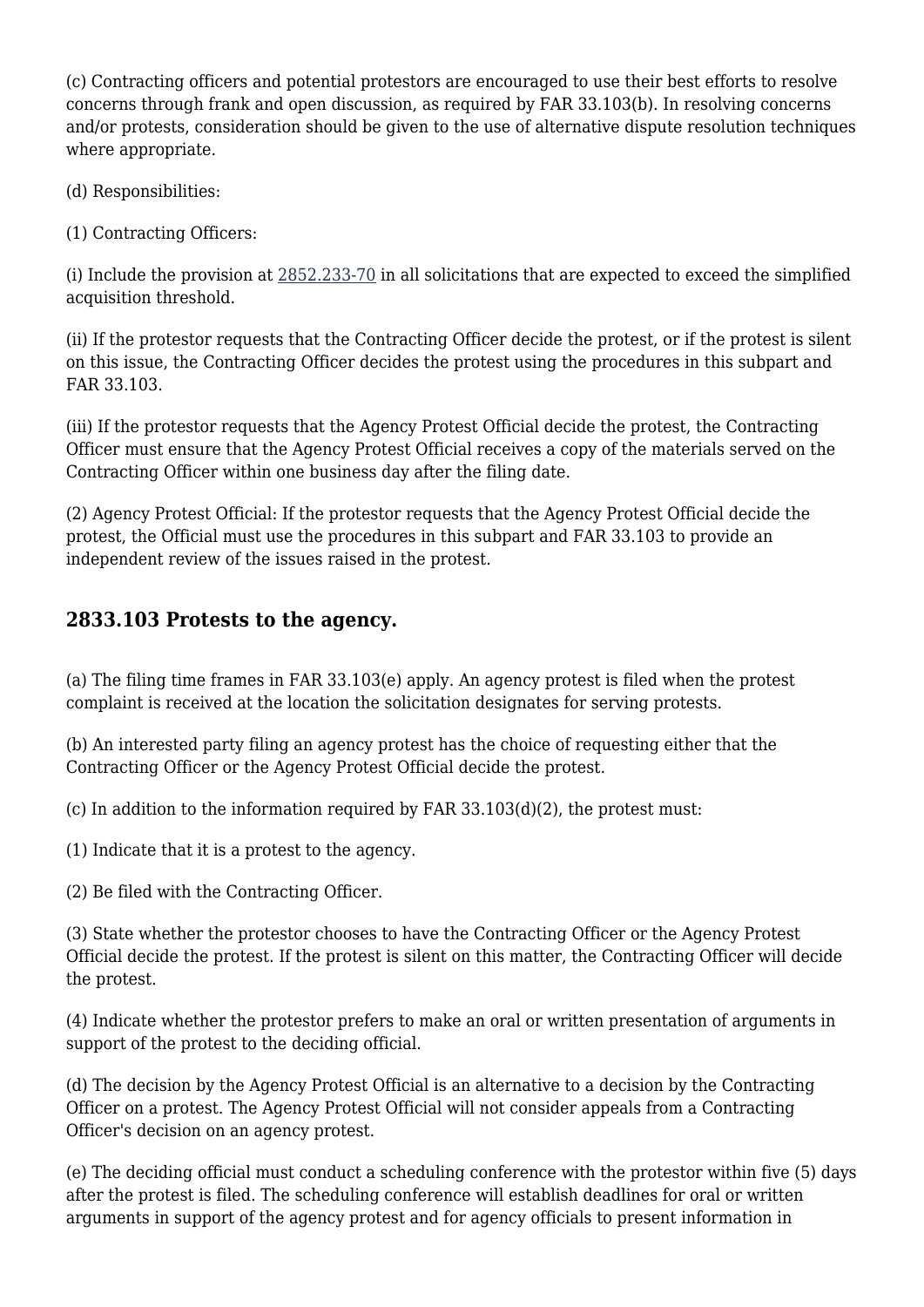response to the protest issues. The deciding official may hear oral arguments in support of the agency protest at the same time as the scheduling conference, depending on availability of the necessary parties.

(f) Oral conferences may take place either by telephone or in person. Other parties may attend at the discretion of the deciding official.

(g) The protestor has only one opportunity to support or explain the substance of its protest. Department of Justice procedures do not provide for any discovery. The deciding official has discretion to request additional information from either the agency or the protestor. However, the deciding official will normally decide protests on the basis of information provided by the protestor and the agency.

(h) The preferred practice is to resolve protests through informal oral discussion.

(i) An interested party may represent itself or be represented by legal counsel. The Department of Justice will not reimburse the protester for any legal fees related to the agency protest.

(j) If an agency protest is received before contract award, the Contracting Officer must not make award unless the Head of the Contracting Activity makes a determination to proceed under FAR 33.103(f)(1). Similarly, if an agency protest is filed within ten (10) days after award, the Contracting Officer must stay performance unless the Head of the Contracting Activity makes a determination to proceed under FAR 33.103(f)(3). Any stay of award or suspension of performance remains in effect until the protest is decided, dismissed, or withdrawn.

(k) The deciding official must make a best effort to issue a decision on the protest within twenty (20) days after the filing date. The decision may be oral or written. If oral, the deciding official must send a confirming letter within three (3) days after the decision using a means that provides receipt. The confirming letter must include the following information:

- (1) State whether the protest was denied, sustained or dismissed.
- (2) Indicate the date the decision was provided.
- (l) If the deciding official sustains the protest, relief may consist of any of the following:
- (1) Recommendation that the contract be terminated for convenience or cause.
- (2) Recompeting the requirement.
- (3) Amending the solicitation.
- (4) Refraining from exercising contract options.
- (5) Awarding a contract consistent with statute, regulation, and the terms of the solicitation.
- (6) Other action that the deciding official determines is appropriate.

(m) If the Agency Protest Official sustains a protest, then within 30 days after receiving the Official's recommendations for relief, the Contracting Officer must either:

- (1) Fully implement the recommended relief; or
- (2) Notify the Agency Protest Official in writing of any recommendations have not been implemented